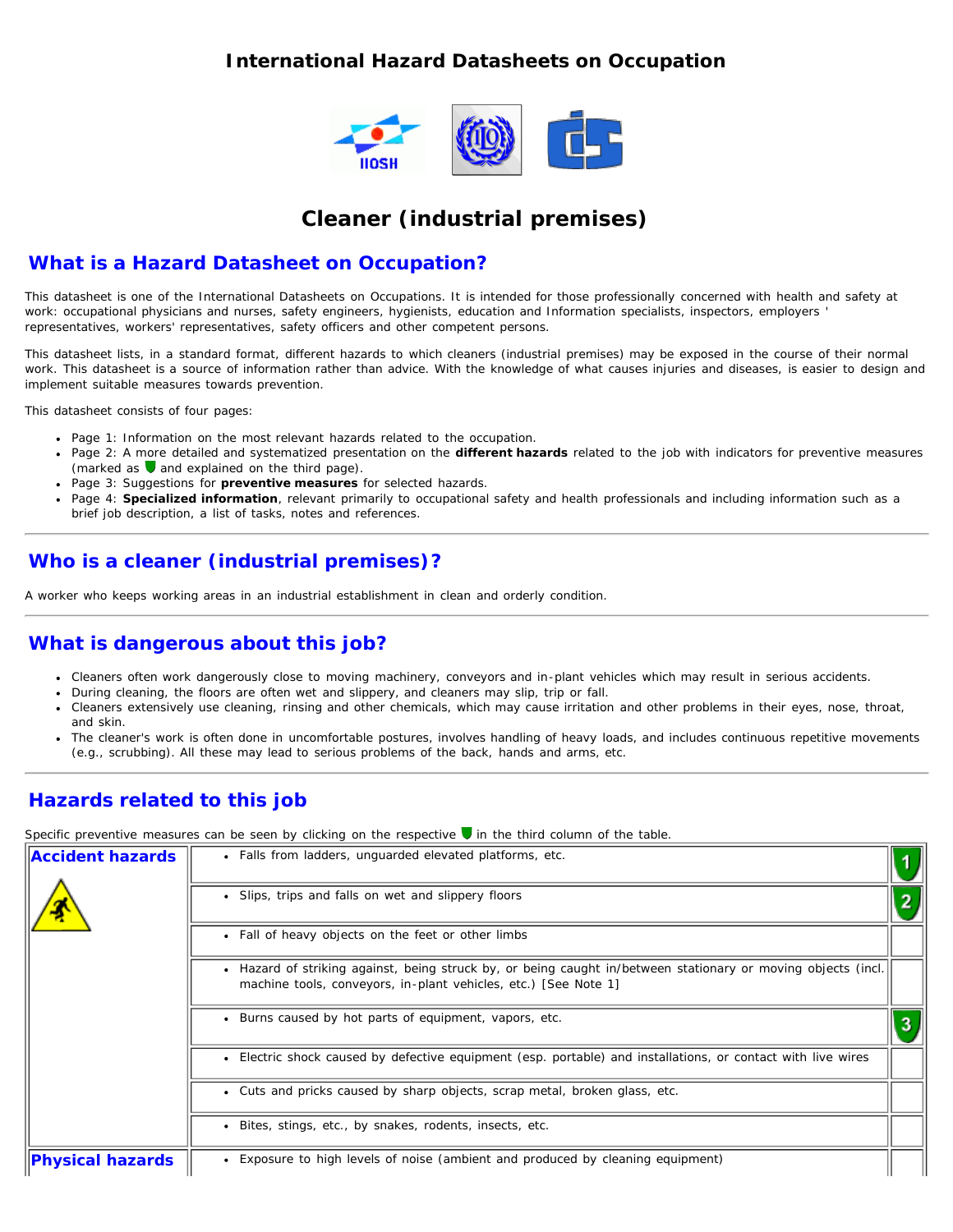|                                                  | • Exposure to high levels of relative humidity                                                                                                                                                                                                                        |   |
|--------------------------------------------------|-----------------------------------------------------------------------------------------------------------------------------------------------------------------------------------------------------------------------------------------------------------------------|---|
| <b>Chemical hazards</b>                          | • Exposure to certain types of dusts, suspended flour dust, spices, soot particles and aerosols during<br>cleaning                                                                                                                                                    |   |
|                                                  | • Exposure to extensively used chemicals (solvents; cleaning, rinsing, and sanitizing agents, potentially<br>causing such effects as: primary irritation dermatitis; allergic sensitization; irritation of nose, throat, lung<br>and eyes, etc.                       | 5 |
|                                                  | • Exposure to hydrochloric acid [See Note 2]                                                                                                                                                                                                                          |   |
| <b>Biological hazards</b>                        | • Exposure to fungi, potentially causing hypersensitivity reactions due to fungal antigens inhaled with dusts,<br>which usually involve pneumonitis with asthmatic symptoms                                                                                           |   |
|                                                  | • Exposure to mold (particularly when emptying dust collectors, filters, etc.), potentially causing allergic skin<br>conditions                                                                                                                                       |   |
|                                                  | • Exposure to rodent droppings and encounters with various types of disease-carrying vermin                                                                                                                                                                           |   |
| Ergonomic,<br>psychosocial and<br>organizational | • Repetitive strain injury (RSI) and other musculoskeletal problems as a result of continuous repetitive<br>movements (e.g., scrubbing), overexertion during lifting and moving of heavy loads, work in awkward<br>(bent, on one's knees, etc.) postures [see Note 3] |   |
| factors                                          | Psychological stress due to dissatisfaction at work as a result of alleged low social status, boredom,<br>monotony, low salary, problematic personal relations with peers and/or superiors                                                                            |   |
|                                                  | . Problems related to frequent work in night shifts (sleep disturbances, family problems, etc.)                                                                                                                                                                       |   |
|                                                  | • Risk of being assaulted when working alone [see Note 3]                                                                                                                                                                                                             |   |

#### **Preventive measures**

- 1 Inspect ladder before climbing. Never climb on a shaky ladder or a ladder with slippery rungs
- $\overline{2}$ Wear safety shoes with non-skid soles
- Do not handle or touch hot (or those that may be hot) articles or surfaces with bare hands; if needed,  $3<sub>1</sub>$ wear heat-protective gloves
- $\overline{4}$ Wear a respirator if working in a dusty area
- $5<sub>1</sub>$ Protect hands with chemical-resistant gloves; if impractical, use a barrier cream
- Do NOT use hydrochloric acid, except with extreme caution. Do not allow skin contact; do not expose eyes 6 to vapors and do not inhale or ingest. Receive instructions on how to handle safely, if necessary and what to do if spillage occurs
- 7 Control pests through periodic visits of pest exterminator, or special visits in case of heavy infestation
- Select a shiftwork schedule that would have the least harmful effect on the employee's health, family and 8 personal life - consult employees and a specialist in shift scheduling



# **Specialized information**